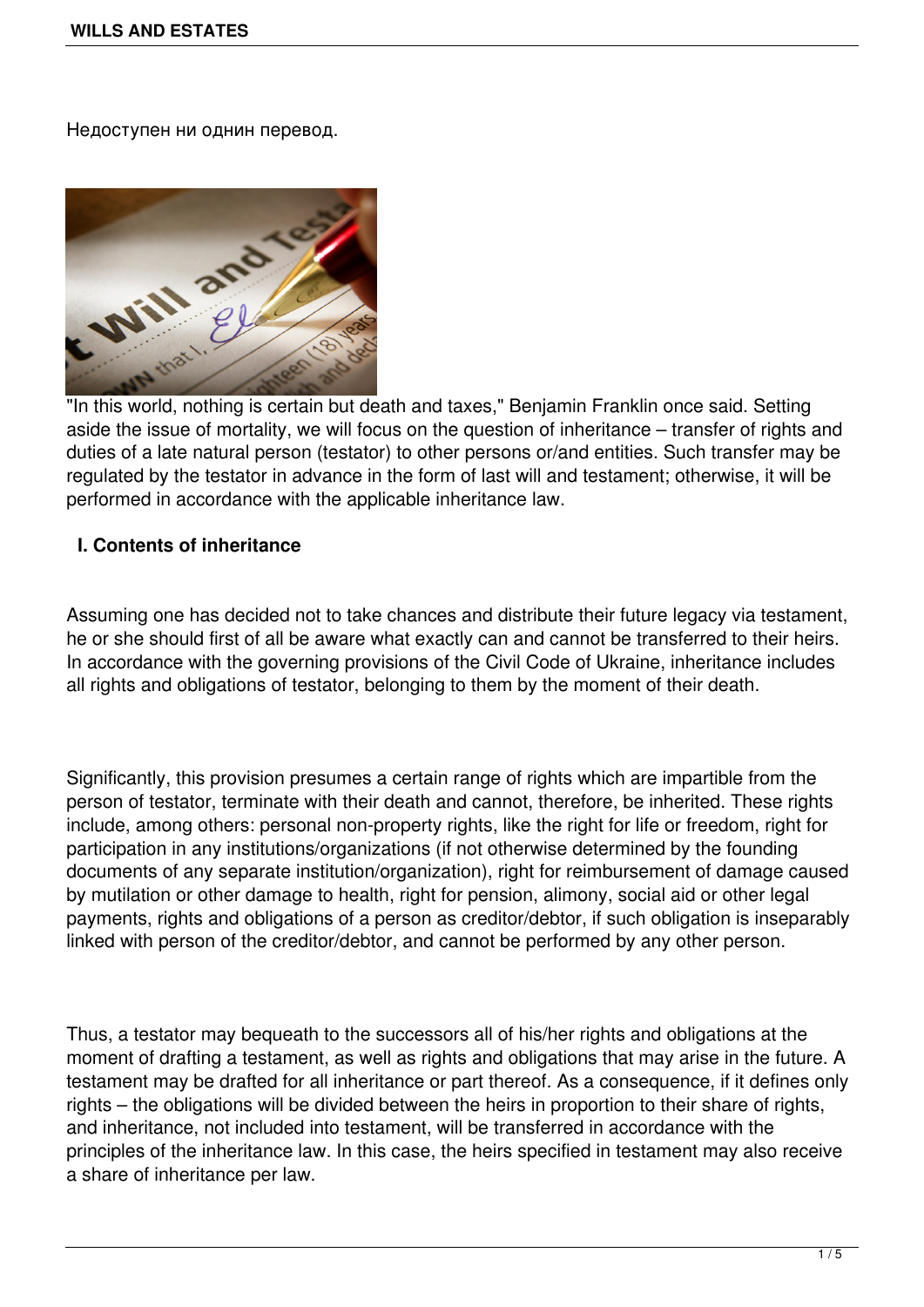There are also specific cases of inheriting certain rights and obligations, which the law provides for separately. For instance, if a land plot is inherited, it is transferred to new owner(s) with preservation of its designation; heirs of a building or construction will inherit the property right or usage right for the land plot it is located on or necessary for its maintenance. If a land plot, other natural resources or premises are inherited, testator may also establish servitude thereon for other persons' needs. Part of joint common property (e.g., of a married couple) may be bequeathed, even prior to its definition and detachment. Salary, pension, scholarship, alimony, other social payments which were due to testator, but were not received during their life are paid to their family members, and in absence thereof are included into inheritance. Bank deposit may be inherited either by direct instruction in testament or by request of testator to the bank. Insurance payments are inherited on a general basis, except if the insured person (testator) appointed another person to receive this payment in case of their death; such payment will not be included into inheritance.

Certain rights and obligations do not terminate with the death and can be inherited, including rights and obligations under agreement for rent of dwelling with further buyout; right for compensation of damage in testator's contractual relations; right to collect forfeiture (fine, penalty) for non-performance by testator's debtor of their contractual obligations, which were awarded to testator by court during their life; compensation of moral damages awarded to testator by court during their life, etc. Obligations include reimbursement of any damage caused by testator, moral damage caused by testator (if obligation was awarded by court during testator's life), to pay forfeiture (fine, penalty) if such obligation was awarded by court during testator's life Notably, reimbursement for the above cases should be performed by the heirs within the limits of value of inherited property (court may even decrease amounts to be reimbursed if they appear disproportionate as compared to the value of inherited property).

Apart from rights and obligations received from the testator, the heirs are legally permitted to reimbursement of any expenses for support, treatment and funeral of testator, but not more than for 3 years prior to their death. A testator can also impose subsequent obligations upon the heirs, such as handling their personal papers, defining funeral place and form, as well as oblige them to perform certain actions.

A testator may also entrust one or several heirs with performance of certain actions in favor of a third person named in the testament, at the cost of inherited property. Such entrustment is called testament bequest (legatum). Subject of legatum may be an instruction to hand down to a third person (the bequeathed) a certain object or money. Both legal heirs and those who do not have a succession right may be bequeathed. A separate type of legatum is an obligation of heir who inherits a house (apartment, other residential building) to permit residence therein to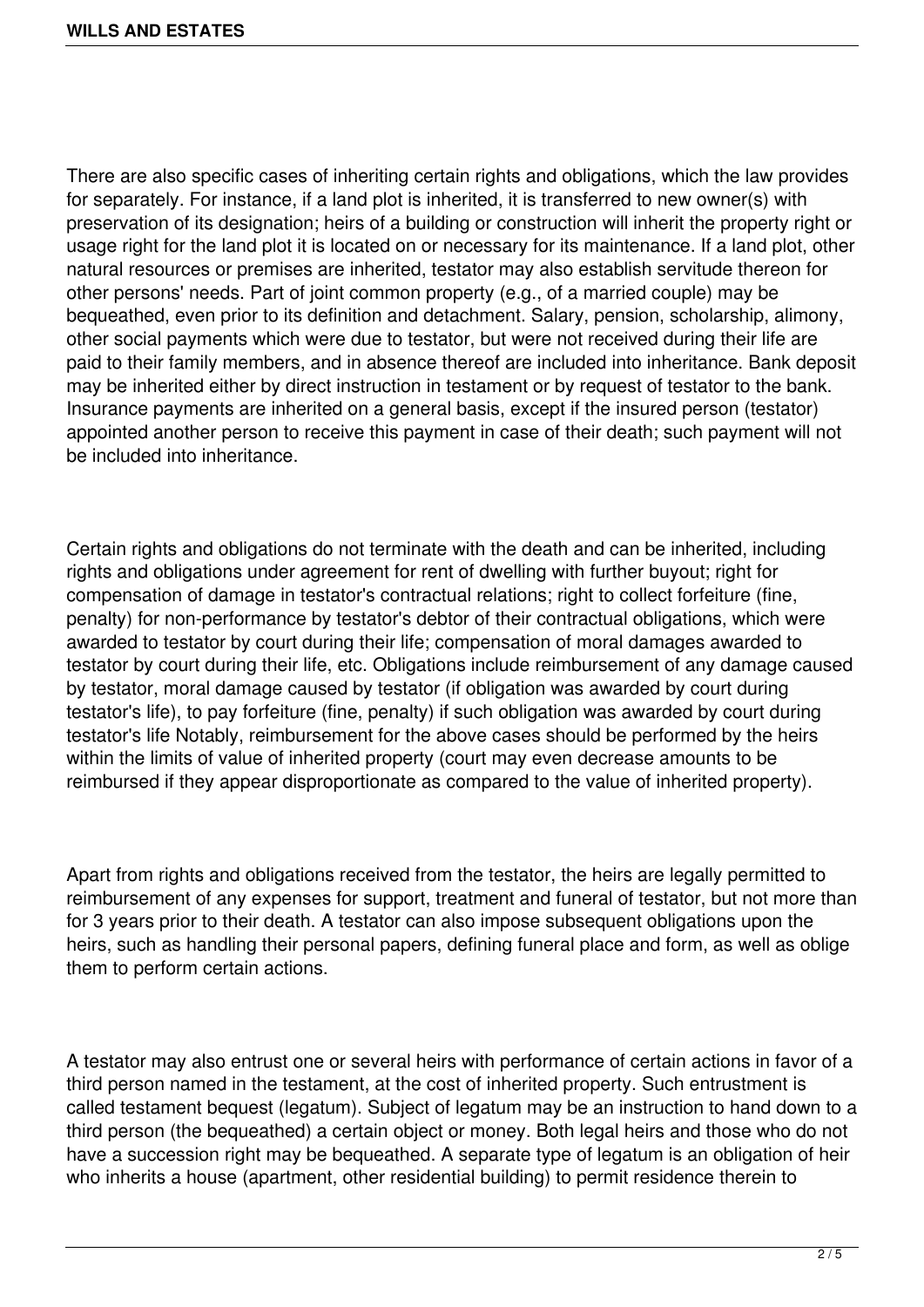another person. Such residence right remains with the subsequent change of building owner, it cannot be alienated, transferred to another person or further inherited. An heir bound by a testament bequest is obliged to perform it only within the limits of real value of the inherited property, having deducted testators' debts due from this property. Legatum is invalidated in case of death of the bequeathed prior to opening of inheritance.

One more way for testator to introduce additional obligations for heirs is to draft a testament with condition. Under such testament, emergence of inheritance right will depend on condition set by testator. This condition may be either connected with heir's actions or be independent from them. Possible circumstances to be set as condition in testament are: appearance of other heirs, residing at definite place, birth of child, education, etc. The law only states that such condition should not contradict the law or the society's moral values. Notably, the condition cannot be declared invalid by heirs on the grounds of their ignorance thereof or if occurrence of the conditioned circumstances does not depend on their will.

## **II. Heirs**

Heirs can be natural persons, alive at the moment of inheritance, or conceived before death of testator and born after the inheritance vests. Per testament, legal entities and other participants of civil relations (Ukrainian state and foreign states, Crimea, territorial entities) may also inherit rights and obligation from testator. Possible heirs may include any person(s), per testator's choice, regardless of family relations between them and testator, other participants of civil relations (as per above). Testator may exclude any of legal heirs from the testament without indicating reasons, except those entitled for obligatory part in inheritance by the law. If excluded person dies earlier than testator, then their heirs can become testator's heirs.

Right of inheritance arises at the date of opening of inheritance (which usually corresponds to the date of death or the date of legally declaring a person dead). Generally, the heirs are indicated in the testament. However, in several cases legal heirs (as a rule, relatives) may also be entitled to their part of inheritance. This usually occurs in absence of testament, as well as its invalidity. Next case is non-acceptance of inheritance by heirs per testament or their refusal to participate. Finally, if not all amount of inheritance is included into the testament, non-included part is inherited by legal heirs in accordance with general procedure (even if they are simultaneously heirs per testament).

Right for obligatory participation in inheritance belongs to the following categories of potential heirs: minor, underage, disabled children, disabled widow(er), disabled parents of a late person – they inherit half of what they would have received by law if there was no testament, regardless of testament instructions (this inheritance may be only decreased by court, taking into account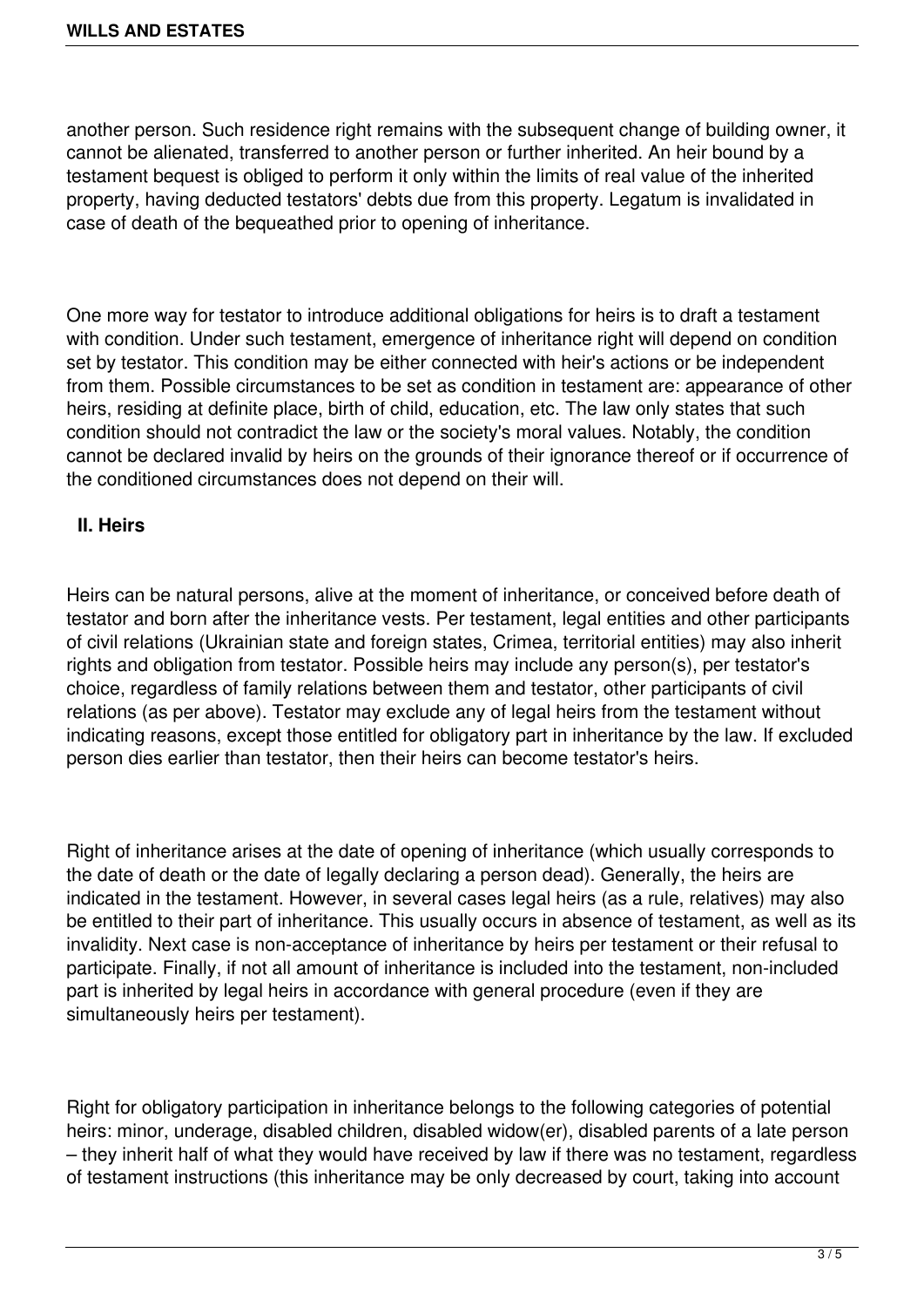relations between heirs and testator, as well as other essential circumstances). As a rule, obligatory part of inheritance includes furniture and things of residential use.

## **III.Testament preparation and execution**

Ukrainian legislation provides for obligatory written form of testament, with indication of place and date of its drafting and personal signature of the testator. In separate cases, when the testator cannot sign the document personally due to physical limitations, it can be signed by another person in the testator's presence.

As a rule, a testament should be certified by notary. In isolated cases, this procedure can also be performed by other civil officers, including chief medical officer of a hospital, elderly care or nursing institution, if testator is currently staying under supervision of such institution, captain of a sea or river vessel under Ukrainian flag, for testator sailing in such vessel, head of a penitentiary institution, if testament is drafted by a prisoner, etc.

Testator is entitled to cancel or amend his or her testament anytime during their life. Each new testament cancels the previous in whole or, where possible, only the contradicting part. If the new testament is declared invalid, the previous one is not renewed, except for the cases when invalidity is declared upon the grounds of temporary inability of a person to realize their actions or per reasons of duress. Amendment and/or cancellation of testament is performed in person, and the same requirements apply to certification of amendments as to certification of testament itself.

The law guards the secrecy of testaments. It requires that notary (or other officer who certified the testament), witnesses and the person who signed the testament instead of testator, not to disclose the fact of drafting testament, its contents, amendment or cancellation. The testator has a right to a secret testament – it is submitted to the notary in a sealed and personally signed envelope. The notary leaves certification mark on the envelope, without familiarizing with its contents.

Contents of testament should be set in such a way that no misunderstandings arise per opening of inheritance. Interpretation of testator's will is performed upon opening of inheritance. Invalidity of testament may be claimed per the following reasons: absence of legal ground for testator to draft such testament, breach of form and/or certification requirements, an interested person's claim to the court that the intention expressed in testament was not free and did not correspond to real will of testator. Invalidity of part of testament does not affect its other provisions.